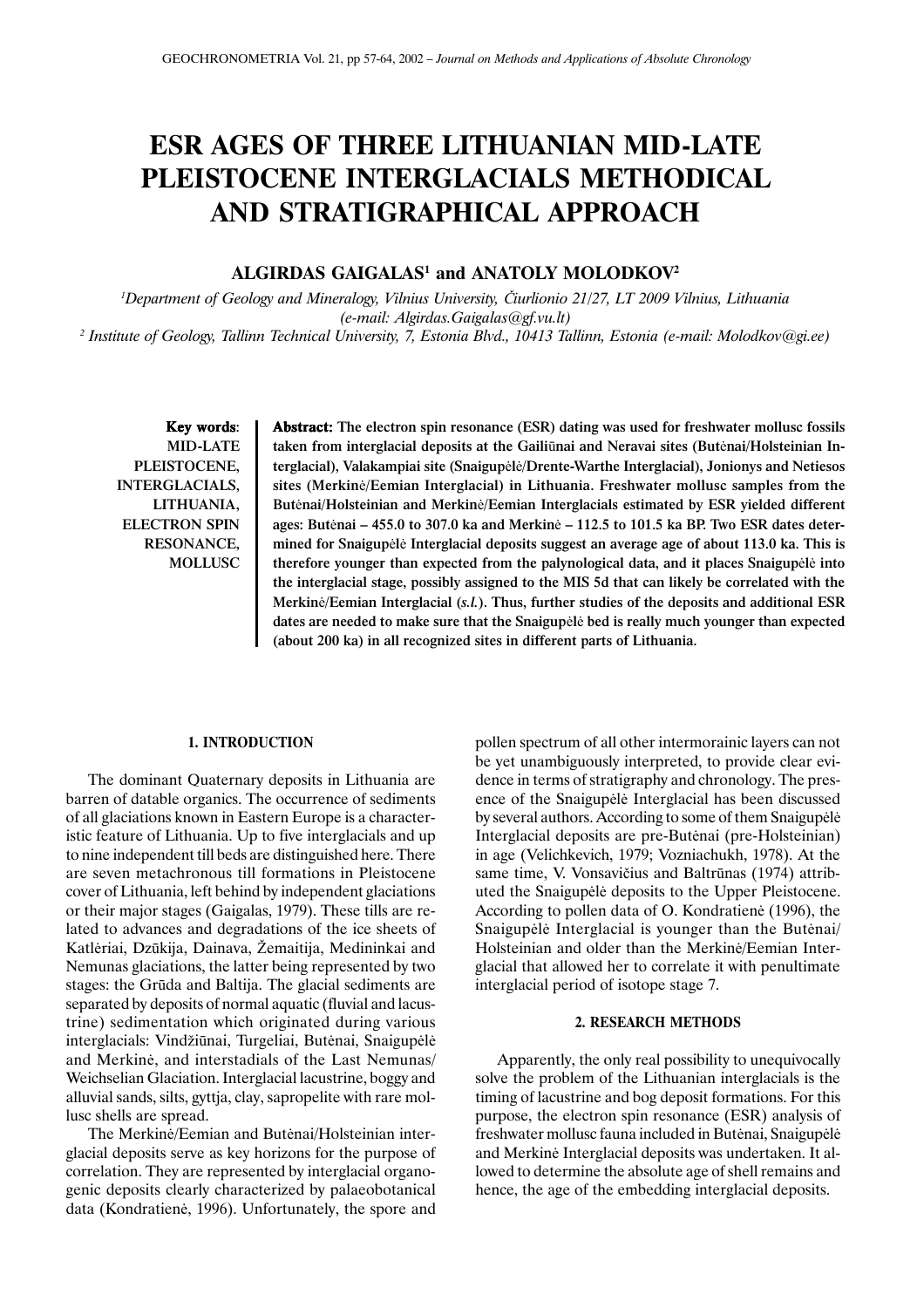In the present study an advanced version of the ESRdating method (Molodkov, 1988, 1993 and 1996) was applied to date freshwater mollusc fauna taken from interglacial gyttja at the Gailiûnai and Neravai sites (Butënai Interglacial), Valakampiai site (Snaigupëlë Interglacial), Jonionys and Netiesos sites (Merkinë Interglacial). The location of sites see **Fig. 1.**

The ESR dating method is based on a direct measurement of the amount of radiation-induced paramagnetic centres (radiation damages), that have been created in shell material due to natural radiation. At the time of formation the lattice of shell biogenic carbonate has no radiation-induced centres, but radiation from the shell itself and the environment (embedding matrix and cosmic) causes their gradual accumulation. A shell sample will therefore have paramagnetic centres, the amount of which relates directly to the total radiation dose that the shell has received. The presence of paramagnetic carbonate centres in mollusc shell material can be detected by ESR spectrometry. It produces a plot of the microwave absorption spectra where each paramagnetic centre is characterised by specific signals, the amplitude of which is related to the accumulated palaeodose, and hence to the age of the shells. Details of ESR dating of subfossil shells used in the present study are described elsewhere (e.g. Molodkov *et al.*, 1998) Analytical procedure are given below.

#### *ESR-analysis*

Shell samples were analysed with an ESR-221 spectrometer (X-band) at room temperature. All the freshwater shells studied were composed of calcite, and displayed typical ESR spectra with a characteristic hyperfine sextet and the forbidden transition associated with the  $Mn^{2+}$  in shell carbonate (Fig. 2). The phase sensitivity detection (PSD) technique (Molodkov 1988 and 1993) was used to enhance the analytical line at  $g=2.0012$ ,  $\Delta B$ <sub>p</sub>≈ 0.22 mT and to suppress the manganese signals as well as the interfering radiation-induced signals in the region of  $g=2.00$ .

ESR spectra of the shell samples were recorded with a sweep width of 2000 mT, a scan time of 1620 s in the region of g=2.00, and time constant of 0.01 s. The microwave power used for dosimetric reading was 2 mW with 100 kHz magnetic field modulation at 1 mT. Reported results are the average of ten measurements of the 2.0012 signal for each aliquot. Palaeodose for each sample was obtained by fitting with the reciprocal exponential function -ln(1-*I/I<sub>max</sub>*), where *I* and  $I_{\text{max}}$  are an ESR signal intensity and that of the level at saturation dose, respectively. The accumulated palaeodose,  $P_s$ , was estimated by extrapolation of the regression line to the zero ESR intensity **(Fig. 3).** Saturation intensity was determined iteratively by optimising the correlation coefficient r. Longterm fading of absorbed palaeodose (Molodkov, 1989) was taken into account proceeding from the estimated time-averaged terrestrial temperature (about 5° C) and thermal stability of the 20012 centres in the shells studied  $(\tau \approx 10$  Ma at 5° C).

#### *Dose rate measurements*

The external beta and gamma contributions to the total dose rate were estimated from the contents of natural radioactive elements,  $^{238}U+^{235}U$ ,  $^{232}Th$  and  $^{40}K$  in the surrounding sediments. For detecting and identifying naturally occurring radioactive elements in the surround-



*Fig. 1. Location map of investigated sections.*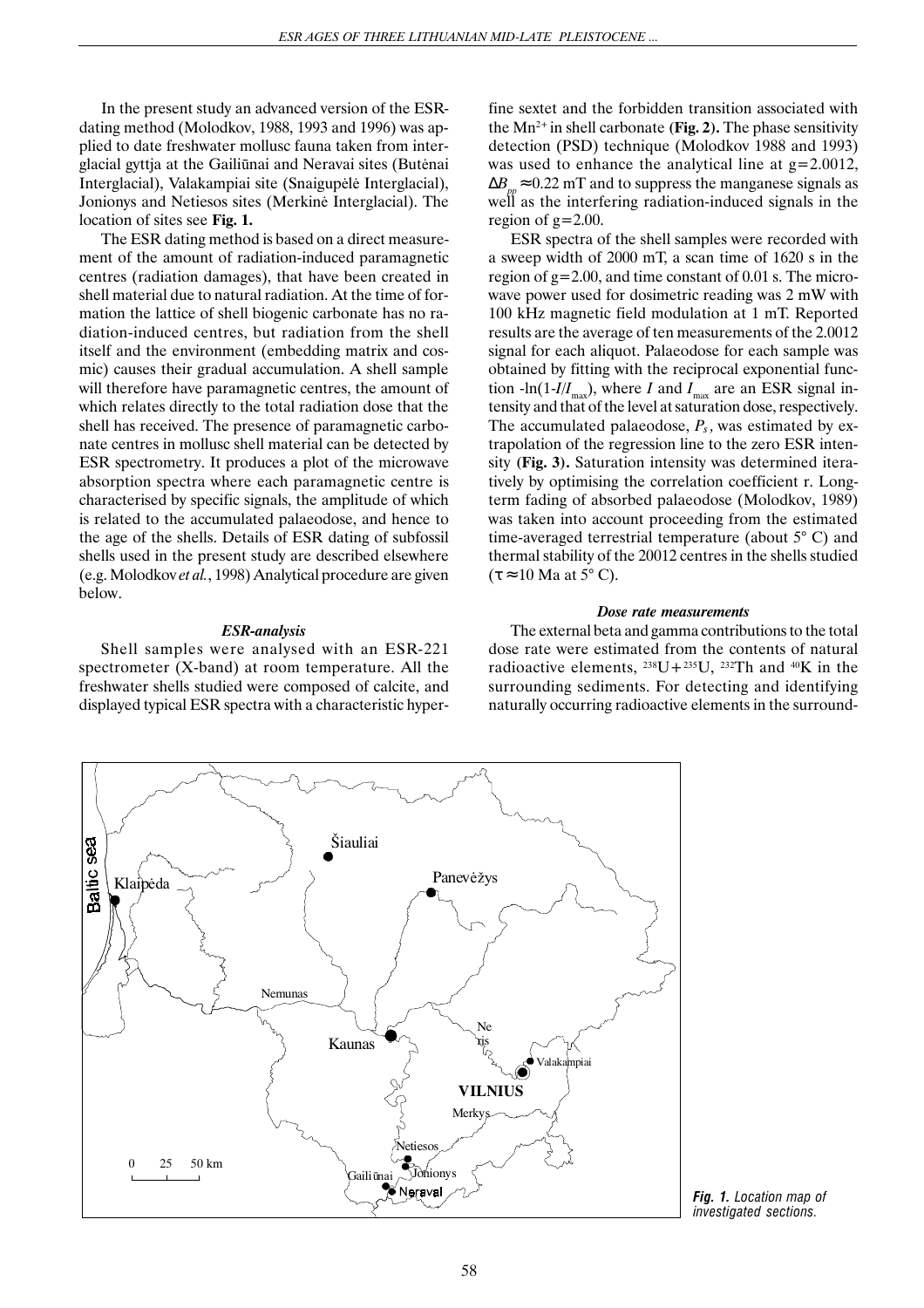

*Fig. 2. Typical ESR-spectrum of calcite freshwater mollusc shells from But*ë*nai lacustrine deposits about 330 ka in age (Neravai site). Radiation-induced signal (arrow) is super-imposed by forbidden Mn+2 transition line (A). Analytical line at g=2.0012 (B) is separated by phase sensitive detection (PSD) technique.*

ing matrix a multichannel gamma-ray spectrometer with a 100 x 150 mm dia low background sodium iodide crystal was used. For better statistical accuracy up to five samples about 1 kg each were taken within the sphere with R~30 cm for assessment of the gamma and beta contribution to the external dose rate. Estimates of the cosmic dose (Yokoyama *et al.*, 1982) were based on the half of the present depth of burial to take into account the increase in thickness of the deposits during the controlled time interval. The dose rate conversion factors of Adamiec and Aitken (1998) were used. The percentage of the beta dose was estimated according to the shell geometry and proportions etched off. Water content in the sediments was also taken into account. Internal dose rate was calculated basing on the determination of U-concentration in the shells by NAA taking into account the in-growth of <sup>230</sup>Th with daughters in the shell during its buried state (Ikeya, 1985; Molodkov, 1986). Alpha efficiency was assumed to be 0.15. The shell material was distributed uniformly in embedding matrix (gyttja). In terms of the natural radionuclide content the latter was rather homogeneous.

The results of the radiometric and ESR analyses are given in **Table 1**. At present the dating method applied in this work usually provides overall analytical precision of up to about 10 %, when taking into account the standard errors assumed for every parameter used in the age calculation.



*Fig. 3. Dose responses of the paramagnetic centres at g=2.0012 in freshwater mollusc shells from the But*ë*nai lacustrine deposits. The solid line show the best logarithmic fit for experimental data poins (circles), obtained by phase sensitive detection (PSD) technique; each point is the mean of 10 read-out values.*

## **3. DATED SAMPLES OF INVESTIGATED SECTIONS AND DATING RESULTS**

For numerical dating of the Butënai, Snaigupëlë and Merkinë organogenous lacustrine and boggy deposits fifteen shell samples were taken. Three samples were collected from the Gailiûnai section and three samples from the Neravai section of Butënai Interglacial. Two samples were taken from the Valakampiai section of Snaigupëlë Interglacial, as well as two samples from the Jonionys section and seven samples from the Netiesos section of Merkinë Interglacial.

The shells were represented by freshwater Pelecypod and Gastropod species*. Valvata cristata* Müller, *Lymnaea peregra* Müller, *Anisus leucostomus* Millet, *Valvata piscinalis* Müller, *Pisidium nitidum* Jenyns, *Pisidium sp*., *Armiger crista* L., *Sphaerium corneum* L., *Pisidium moitessierianum* Paladilhe are the most common species of Butënai (Holsteinian) Interglacial in the Neravai section (Sanko, 1999). The shells of Merkinë (Eemian) Interglacial in the Netiesos section were represented by *Valvata piscinalis* Müller, *V. cristata* Müller, *Bithynia tentaculata* Linné, *Radix limosa* Linné, *Radix auricularia* L., *Lymnaea stagnalis* L., *Acroloxus lacustris* L., *Gyraulus albus* Müller, *G. laevis* Ald. and *Sphaerium corneum* Linné species.

The mammalian fauna of the Butënai Interglacial from the Neravai section is characterised by the occurrence of *Arvicola mosbachensis* Schmid., *Microtus sp., M. agrestis* L*., Clethrionomys aff. Glarealus* Schreber and other species (Vozniachuk *et al.*, 1984).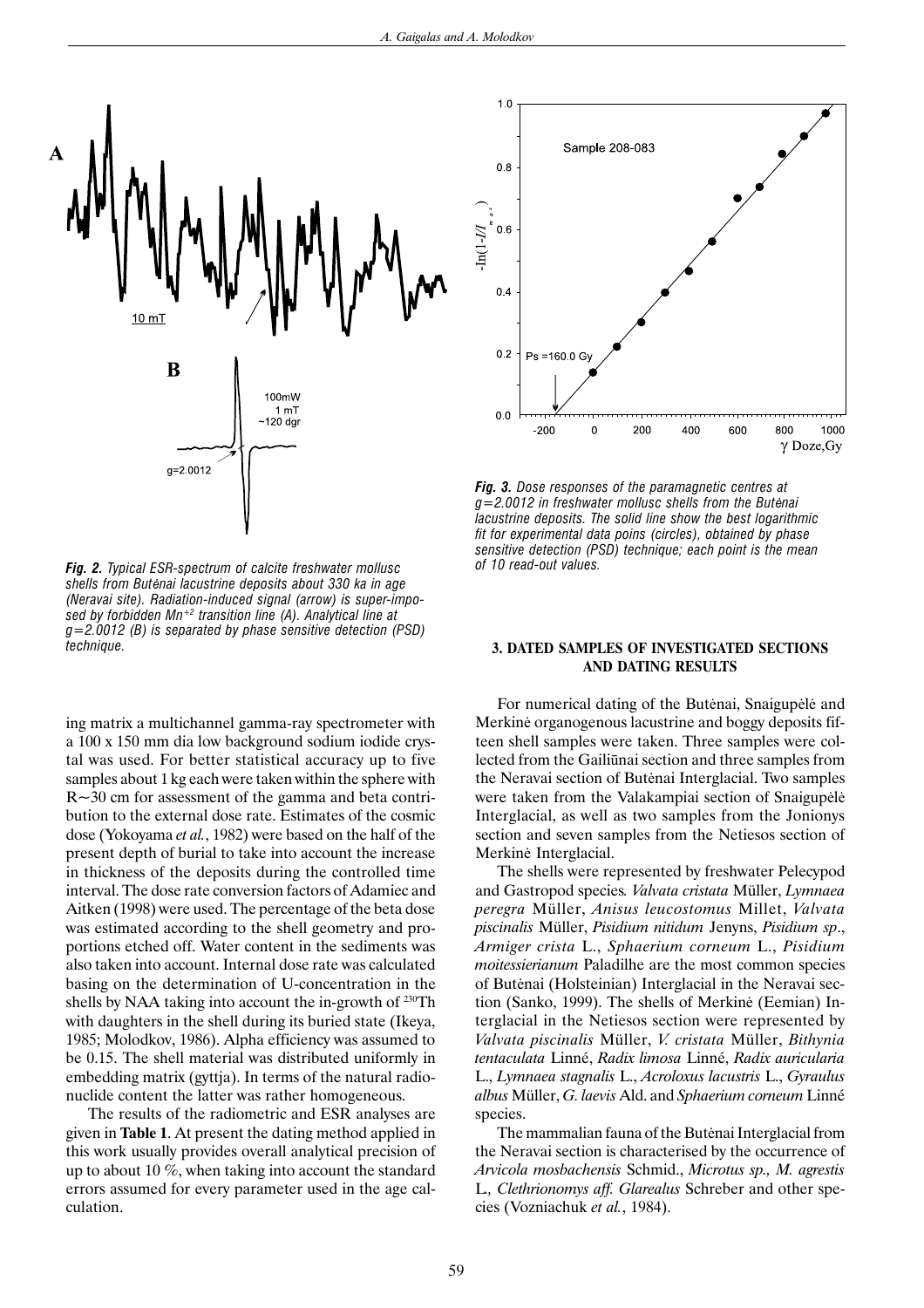|  |  |  |  | <b>Table 1</b> . ESR results and radioactivity data for shell samples from Lithuanian interglacial deposits |  |  |  |  |  |  |  |  |
|--|--|--|--|-------------------------------------------------------------------------------------------------------------|--|--|--|--|--|--|--|--|
|--|--|--|--|-------------------------------------------------------------------------------------------------------------|--|--|--|--|--|--|--|--|

|   | No. Lab No. | Field No.          | Site        | Altitude<br>[m a.s.l.] | <b>Depth</b><br>[m] | Uin<br>[ppm] | U<br>[ppm] | Th<br>[ppm] | Κ<br>[%] | Dc<br>$\lceil \mu G y / a \rceil$ | <b>Dint</b><br>$\lceil \mu G y / a \rceil$ | Dsed<br>$\lceil \mu \text{Gy}/a \rceil$ | DΣ<br>$\lceil \mu G y / a \rceil$ | Ps<br>[Gy] | ESR-age, T<br>[ka] |
|---|-------------|--------------------|-------------|------------------------|---------------------|--------------|------------|-------------|----------|-----------------------------------|--------------------------------------------|-----------------------------------------|-----------------------------------|------------|--------------------|
|   |             |                    |             |                        |                     |              |            |             |          |                                   |                                            |                                         |                                   |            |                    |
|   | 221-095     | Sample 1           | Netiesos    | 86.3                   | 8.2                 | 0.11         | 0.72       | 0.74        | 0.29     | 93                                | 24.6                                       | 525.2                                   | 642.2                             | 57.9       | $90.5 \pm 8.8$     |
| 2 | 225-095     | Sample 2           | Netiesos    |                        | 8.2                 | 0.24         | 0.55       | 1.12        | 0.3      | 89                                | 58.8                                       | 520.7                                   | 668.8                             | 75.5       | $112.5 \pm 10.8$   |
|   |             |                    |             |                        |                     |              |            |             |          |                                   |                                            |                                         | Mean age                          |            | $101.5 \pm 11.5$   |
|   |             |                    |             |                        |                     |              |            |             |          |                                   |                                            |                                         |                                   |            |                    |
| 3 | 222-095     | Sample 1           | Netiesos    |                        | 8                   | 0.11         | 1.32       | 3.62        | 0.97     | 76                                | 26.1                                       | 1550.5                                  | 1652.9                            | 164.9      | $103.3 \pm 9.8$    |
|   |             |                    |             |                        |                     |              |            |             |          |                                   |                                            |                                         |                                   |            |                    |
| 4 | 197-083     | Sample 1           | Jonionys    | 76.5                   | 6                   | 0.5          | 0.7        | 1.79        | 0.88     | 100                               | 83                                         | 1182                                    | 1365                              | 140.8      | $101.0 \pm 11.0$   |
| 5 | 198-083     | Sample 1a Jonionys |             |                        | 6                   | 0.56         | 0.6        | 1.44        | 0.87     | 100                               | 105                                        | 1112                                    | 1317                              | 155.4      | $118.0 \pm 12.0$   |
|   |             |                    |             |                        |                     |              |            |             |          |                                   |                                            |                                         | Mean age                          |            | $109.5 \pm 8.5$    |
|   |             |                    |             |                        |                     |              |            |             |          |                                   |                                            |                                         |                                   |            |                    |
| 6 | 220-095     | Sample 2           | Netiesos    |                        | 12.2                | 0.24         | 0.55       | 1.12        | 0.3      | 89                                | 58.8                                       | 521                                     | 668.8                             | 75.5       | $112.5 \pm 10.8$   |
|   |             |                    |             |                        |                     |              |            |             |          |                                   |                                            |                                         |                                   |            |                    |
| 7 | 222-095     | Sample 3           | Netiesos    |                        | 13                  | 0.11         | 1.32       | 3.62        | 0.97     | 76                                | 26.1                                       | 1550.5                                  | 1652.9                            | 164.9      | $100.3 \pm 9.8$    |
| 8 | 223-095     | Sample 4           | Netiesos    |                        | 13                  | 0.34         | 1.31       | 2.7         | 1.1      | 76                                | 75.1                                       | 1625.6                                  | 1777                              | 155.7      | $88.0 \pm 8.5$     |
| 9 | 224-095     | Sample 5           | Netiesos    |                        | 13                  | 0.23         | 1.34       | 3.14        | 0.98     | 76                                | 62.9                                       | 1543.3                                  | 1682.6                            | 247.1      | $148.0 \pm 14.4$   |
|   |             |                    |             |                        |                     |              |            |             |          |                                   |                                            |                                         | Mean age                          |            | $112.1 \pm 25.9$   |
|   |             |                    |             |                        |                     |              |            |             |          |                                   |                                            |                                         |                                   |            |                    |
|   | 10 259-100  | Sample 1           | Valakampiai | 88.0                   |                     | 0.42         | 1.23       | 3.45        | 1.11     | 110                               | 122.6                                      | 951.3                                   | 1183.5                            | 129.7      | $110.0 \pm 12.1$   |
|   | 11 260-100  | Sample 2           | Valakampiai |                        |                     | 0.21         | 1.23       | 3.45        | 1.11     | 110                               | 65.7                                       | 784.1                                   | 959.3                             | 110.9      | $116.0 \pm 10.8$   |
|   |             |                    |             |                        |                     |              |            |             |          |                                   |                                            |                                         | Mean age                          |            | $113.0 \pm 3.0$    |
|   |             |                    |             |                        |                     |              |            |             |          |                                   |                                            |                                         |                                   |            |                    |
|   | 12 101-079  | Sample 1           | Gailiūnai   | 81.0                   |                     | < 0.1        | 0.76       | 1.76        | 0.25     | 90                                | 10                                         | 546                                     | 646                               | 95         | $118.0 \pm 15.0$   |
|   |             |                    |             |                        |                     |              |            |             |          |                                   |                                            |                                         |                                   |            |                    |
|   | 13 103-079  | Sample 3           | Gailiūnai   |                        |                     | 2.1          | 1.7        | 5.35        | 0.61     | 70                                | 777                                        | 1289                                    | 2136                              | 587.5      | $307.0 \pm 32.0$   |
|   | 14 206-083  | Sample<br>1/1a     | Neravai     | 83.2                   | 5.2                 | 0.04         | 0.39       | 0.46        | 0.16     | 120                               | 11                                         | 244                                     | 375                               | 110        | $298.0 \pm 28.0$   |
|   | 15 207-083  | Sample<br>1b/2     | Neravai     |                        | 5.2                 | 0.06         | 0.38       | 0.73        | 0.17     | 120                               | 17                                         | 324                                     | 461                               | 152.5      | $336.0 \pm 30.0$   |
|   | 16 208-083  | Sample             | Neravai     |                        | 5.2                 | 0.05         | 0.38       | 0.73        | 0.17     | 120                               | 14                                         | 324                                     | 458                               | 160        | $356.0 \pm 34.0$   |
|   |             | N1/N2              |             |                        |                     |              |            |             |          |                                   |                                            |                                         | Mean age                          |            | $330.0 \pm 24.1$   |
|   |             |                    |             |                        |                     |              |            |             |          |                                   |                                            |                                         |                                   |            |                    |
|   | 17 102-079  | Sample 2           | Gailiūnai   |                        |                     | 1.5          | 0.41       | 2.23        | 0.23     | 70                                | 631                                        | 539                                     | 1240                              | 565        | $455.0 \pm 40.0$   |

Notes:

U in is the uranium content in shells; U. Th and K are the uranium, thorium and potassium content in sediments; Dc is the cosmic dose rate. Dint – the time-averaged internal dose rate; Dsed – the sediment dose rate; D<sub>Σ</sub> – the total dose rate; Ps – the palaeodose. Uncertainties: U, ± 2-3%; Th, ± 3-4%; K, ± 1-2%; U in the shells, ± 1-3%; gamma irradiation, ± 3-5%.

**But**ë**nai Interglacial.** Gailiûnai and Neravai outcrops near Druskininkai town (South Lithuania) are parastratotypes of the Butënai (Holsteinian) Interglacial. Interglacial deposits are represented here by lacustrine, boggy and alluvial sands, silts, clays, peat, sapropelite and gyttja (**Fig. 4**). The Gailiûnai exposure opens the socle of the first above-flood plain terrace of the Nemunas River (Gaigalas and Molodkov, 1996).

The vegetation of the Butënai Interglacial is of forest type. *Taxus baccata* L*., Picea omorica* L*., Ilex aquifolium* L*., Abies alba* Mill*., Brasenia holsatica* Web., *Najas macrosperma* Wielczk., *Nymphaea cinerea* Wieliczk*., Azolla pseudopinnata* Nikit., *Osmunda claytoniana* L*.* are the most common species (Riðkienë, 1979; Kondratienë, 1965).

The total weight of the pelecypod shells from the Neravai section (sample Νο. 206-083) was 600 mg, and that of the gastropod shells (No. 207-083) 250 mg. In the laboratory, the mixture of broken shell fragments of unidentified species with a total weight of 880 mg (208-083) was separated from the sediments taken from the same layer 6 m apart. Available amount of the shell material from the Gailiûnai section was 2700 to 1300 mg. The uranium content in the Neravai shells proved to be low ranging from 0.04 to 0.06 ppm. The relatively low U content in the shells compared to the 0.1 to 0.5 ppm of living shells indicates that little or no post-depositional U enrichment has occurred in these shells. The content of natural isotopes in embedding matrix at the Neravai site was unusually low. As a result, the dose rate derived from radiation measurements in the environment of the shells turned out to be also rather low – about 300  $\mu$ Gy a<sup>-1</sup>, which is much lower than in Gailiūnai sediments (539 to 1289  $\mu$ Gy a<sup>-1</sup>). The internaltime-averaged dose rate due to U and daughters ranged from 11 to 17  $\mu$ Gy a<sup>-1</sup> in the Neravai and from 631 to 777  $\mu$ Gy a<sup>-1</sup> in the Gailiūnai samples.

The high thermal stability of the 2.0012 centre in the shell substance allows to date the lacustrine deposits up to 1.5-2.0 Ma in age. In the range up to 0.5 Ma the dating of the shells should present no difficulties in terms of ther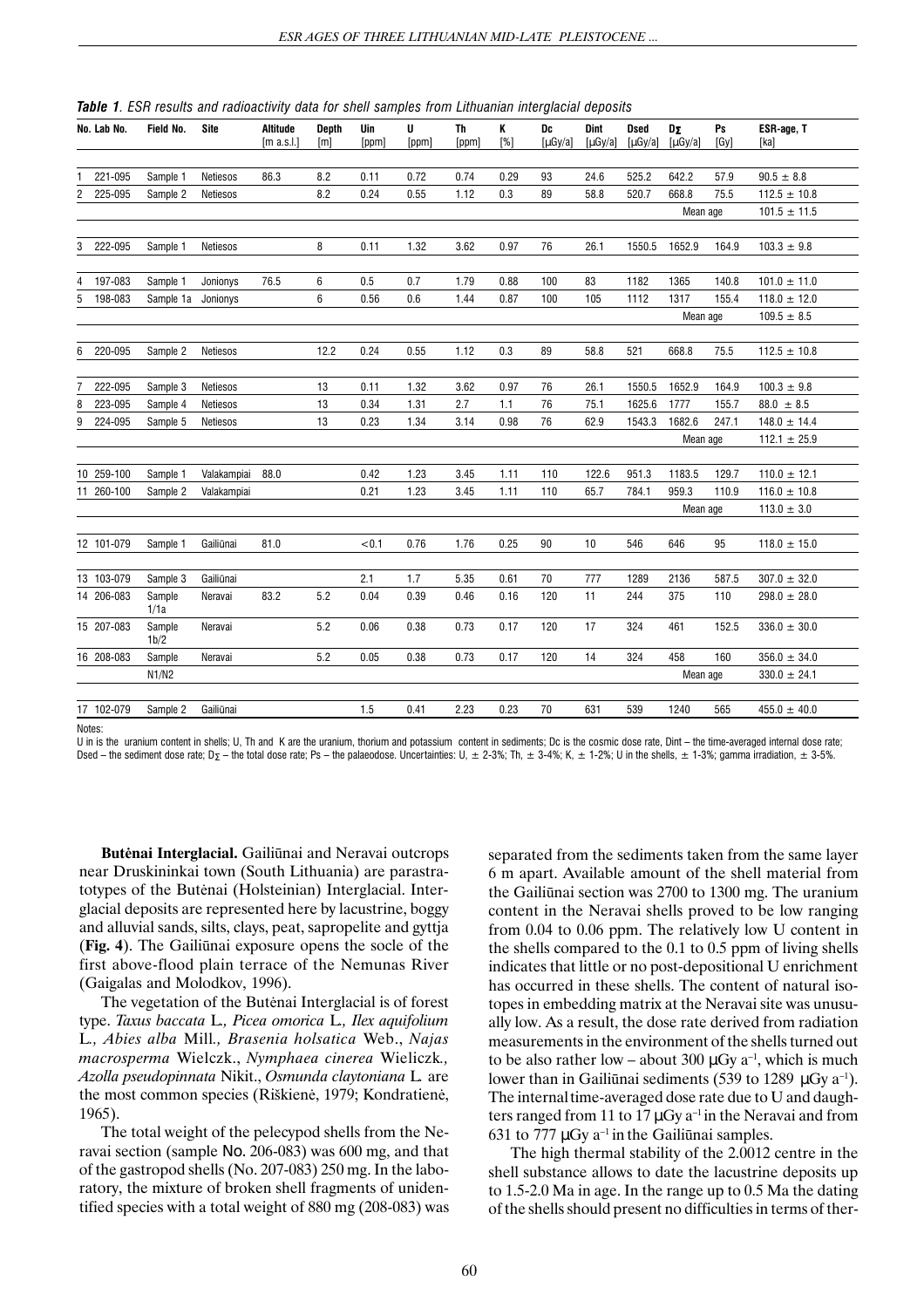mal behaviour of the signal. The datings obtained on both sites show internal consistency in ESR age estimates and small scattering of the results, although in most cases the age determinations were performed on the mixture of broken shell fragments of unidentified species separated from the matrix material. The ESR analyses of the freshwater shells taken from the sections studied yield mutually consistent dates of  $356.0 \pm 34.0$ ,  $336.0 \pm 30.0$  and 298.0 $\pm$ 28.0 ka (Neravai), 455.0 $\pm$ 40.0 and 307.0 $\pm$ 32.0 ka (Gailiûnai) for the Butënai Interglacial that allowed us to correlate this terrestrial climate change with the marine oxygen isotopic stages 9 and 11.

The ESR age of  $118.0 \pm 15.0$  obtained for a sample No. 101-079 taken from a recently-fallen block of peaty sandy loam in the vicinity of the studied bed of the Gailiûnai section indicates that the dated sample evidently belongs to the stage 5 complex and can confidently be correlated with the rest of the Merkinë age deposits studied.

**Snaigup**ë**l**ë **Interglacial.** The freshwater mollusc fauna of the Snaigupëlë Interglacial was taken from gyttja at the Valakampiai site (Eastern Lithuania; **Fig. 4**). The outcrop of interglacial deposits at Valakampiai is located in the northern part of the town of Vilnius and was discovered 45 years ago. Interglacial deposits are represented by 1-m-thick gyttja. The interglacial layer occurs in the socle of the first above-flood plain terrace of the Neris River. The age of the enclosing sediments was determined on two samples of shell material. The ESR analysis yielded mutually consistent dates of  $116.0 \pm 10.8$  and  $110.0 \pm 12.1$ ka BP with an average age of about 113.0 ka BP. The numerical data obtained allow to link the studied Snaigupëlë interglacial layer with the Merkinë/Eemian Interglacial that according to materials of complex palynochronostratigraphic investigations (Molodkov and Bolikhovskaya, 2001) can most likely be compared with the time interval from approximately 145 to 70 ka comparable with the whole of MIS 5 rather than the period of optimum conditions in oxygen isotope substage 5e (Eemian, *s. s.*).

The development of flora at Snaigupëlë is most similar to that at Merkinë (Liivrand, 1991 and 1998). The Snaigupëlë stratotypical section is subdivided into 9 pollen zones with characteristic plants: *Caulinia lithuanica* Rišk., *C. tenuissima* D. Benn., *C. goretskyi* Dorof., *Brasenia cf. borysthenica* Wieliczk. (Riðkienë, 1979; Velichkevich, 1979). The Snaigupëlë pollen diagram of the Valakampiai section also displays some similarity to the Merkinë/ Eemian ones. Therefore, Snaigupëlë was initially assigned to the last interglacial (Kondratienë, 1959). Later on, according to new palynological data (Kondratienë, 1996), the deposits at Valakampiai have been attributed to the independent Snaigupëlë Interglacial, which is younger than the Butënai/Holsteinian and older than the Merkinë/

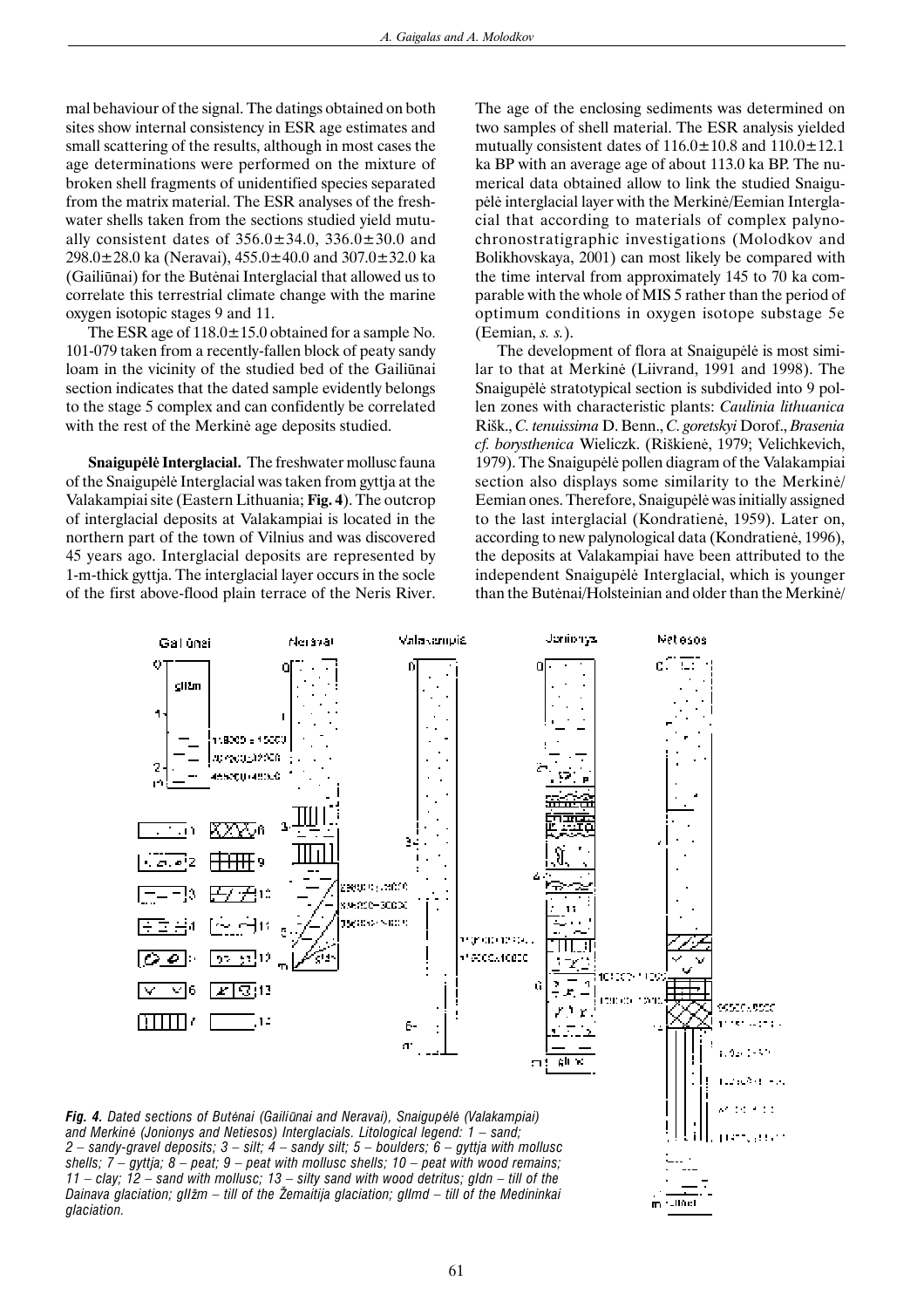Eemian Interglacial. The presence of independent Snaigupëlë Interglacial within the MIS 7 is also supported by many other investigators in Lithuania. Nevertheless, the results obtained in the present work indicate that the problem of whether the independent Snaigupëlë Interglacial really exists should still be open for debate.

**Merkin**ë **Interglacial.** The Jonionys section is the stratotype of Merkinë Interglacial. The exposure is located on the left bank of the Nemunas River about 3 km west from Merkinë. The Jonionys section reveals the socle of the second above-flood plain terrace of the Nemunas River (Fig.4). The stratigraphy from waterline of the Nemunas river to the top of the terrace is divided into 20 units (Gaigalas and Hütt, 1995). The age of freshwater mollusc shells from lake-and-bog deposits of the Merkinë Interglacial parastratotype in the exposure of Netiesos on the right bank of the Nemunas River, about 6 km downstream from the town of Merkinë, was determined as  $112.1\pm25.9$  and  $101.5\pm11.5$  ka (for samples from the lower and upper units, respectively). The continental Merkinë deposits are composed mostly of peat, gyttja and sandy sediments with rare mollusc shells of lake origin (Gaigalas and Hütt, 1997). Palynological analyses of peat and gyttja samples from Netiesos were carried out by O. Kondratienë (1996) and resulted in a diagram. She found spore-and-pollen zones from  $\mathbf{M}_1$  till  $\mathbf{M}_4$ . The zone  $\mathbf{M}_5$  was not studied, because this zone is absent in the upper part of the outcrop described at Netiesos. Flora from Netiesos in its renovated form is the richest among all flora of the Merkinë Interglacial in Lithuania known at present and, owing to the taxonomic revision, it may be considered as a standard for the whole group of flora of this age.

Four samples of lake sand deposits which covered the organogenic sediments of Merkinë Interglacial (pollen zone  $M_1$ - $M_4$  in Netiesos outcrop) were OSL dated by G. Hütt (Gaigalas and Hütt, 1997). Their deposition probably took place just before the last glaciation. The dates of Merkinë Interglacial correlate well with our ESR results obtained on the Eemian deposits in the Meetkerke section (Belgium) –  $104.4 \pm 9.5$  and  $97.1 \pm 8.9$  ka BP (Gaigalas and Molodkov, 1997), as well as with the dating result of  $109.5 \pm 8.5$  ka on the Merkine Interglacial in the Jonionys stratotypes section (South Lithuania). The stratotype of Merkinë Interglacial is the Jonionys-Maksimonys area 3 km downstream from Merkinë town on the left (Jonionys) and right (Maksimonys) sides of the Nemunas River. Characteristic for the Merkinë Interglacial are *Tilia tomentosa* Moench., *T. platyphyllos* Scop*., Acer campestra* L*., A. platanoides* L*., Carpinus betulus* L*., Lycopus intermedius* Dorof*., Trapa europae* Fler*., Salvinia natans* (L.) All*., Osmunda cinnamonea* L. (Riðkienë, 1979).

## **4. CONCLUSIONS**

Freshwater mollusc samples from the Butënai/ Holsteinian and Merkinë/Eemian Interglacials estimated by ESR yielded different ages: Butënai – 455.0 to 307.0 and Merkinë – 112.1 to 101.5 ka BP. The ESR age of mollusc shells from Snaigupëlë Interglacial deposits (about 113.0 ka BP) can most likely be correlated with the Merkinë Interglacial. Nevertheless, further studies of the deposits and additional ESR dates are needed to make sure that the Snaigupëlë bed recognised in different parts of Lithuania is really Merkinë in age, because the place of penultimate interglaciation of isotope stage 7 remains still vacant.

The data produced for the Neravai and Netiesos sections are internally consistent and in agreement with other evidence, e.g. the age of the organeous horizon in the Gailiûnai and Jonionys sections and independent palaeontological and geological data from these sites. A comparison of the results obtained on the upper part of the Butënai Interglacial lacustrine deposits in the Gailiûnai section (307 ky BP) and those of the Neravai section (330 ky BP) shows a good agreement between age estimates at two different sites. Dates from Netiesos correlate with our ESR results obtained on Eemian deposits in the Meetkerke section (Belgium) –  $104.4 \pm 9.5$  and 97.1±8.9 ka BP (Gaigalas *et al.*, 1994), as well as with the results on the Merkinë Interglacial in the Jonionys stratotype section –  $109.5 \pm 8.5$  ka BP.

Our present and previous studies show that the Neravai site is undoubtedly Butënai and Netiesos-Merkinë Interglacial in age. This, in its turn, provides a basis for the conclusion that, in all probability, the Butënai Interglacial may be ascribed at least to Stage 9 of oxygen-isotope scale and correlated with the upper part of Holsteinian (*s.l.*) markerbed traced in NW and Central Europe. On an Arctic island, marine deposits correlated with the Holsteinian Interglaciation and Stage 9 were dated by ESR to about 300 ka BP (Molodkov *et al.*, 1992). The deposits studied contain very warm for that region spore-and-pollen complex and the boreal foraminifera association of *Miliolinella pyriformis* zone similar to those found in marine facies of the Holsteinian Interglacial in Germany. The questions whether the Butënai Interglacial is also equivalent to Stage 11 and whether it should be therefore subdivided into two ice-free periods (or into two independent interglacial as has been suggested in studies elsewhere, e.g. Bolikhovskaya, 1995), separated by a sharp climatic cooling, remains open yet because of the lack of geochronological data on the oldest lacustrine deposits in Lithuania.

The data obtained in Lithuania by the ESR method on younger deposits have provided more certain numerical chronology for the Pleistocene interglacials. Combined with the independent stratigraphic investigations, ESR can be considered as a promising approach for the study of climatic changes, sedimentary dynamics, palaeoenvironmental reconstructions and correlation of Quaternary deposits over broad geographical areas.

### **ACKNOWLEDGMENTS**

This research was partially funded by grant from the Estonian Science Foundation (No. 3625).